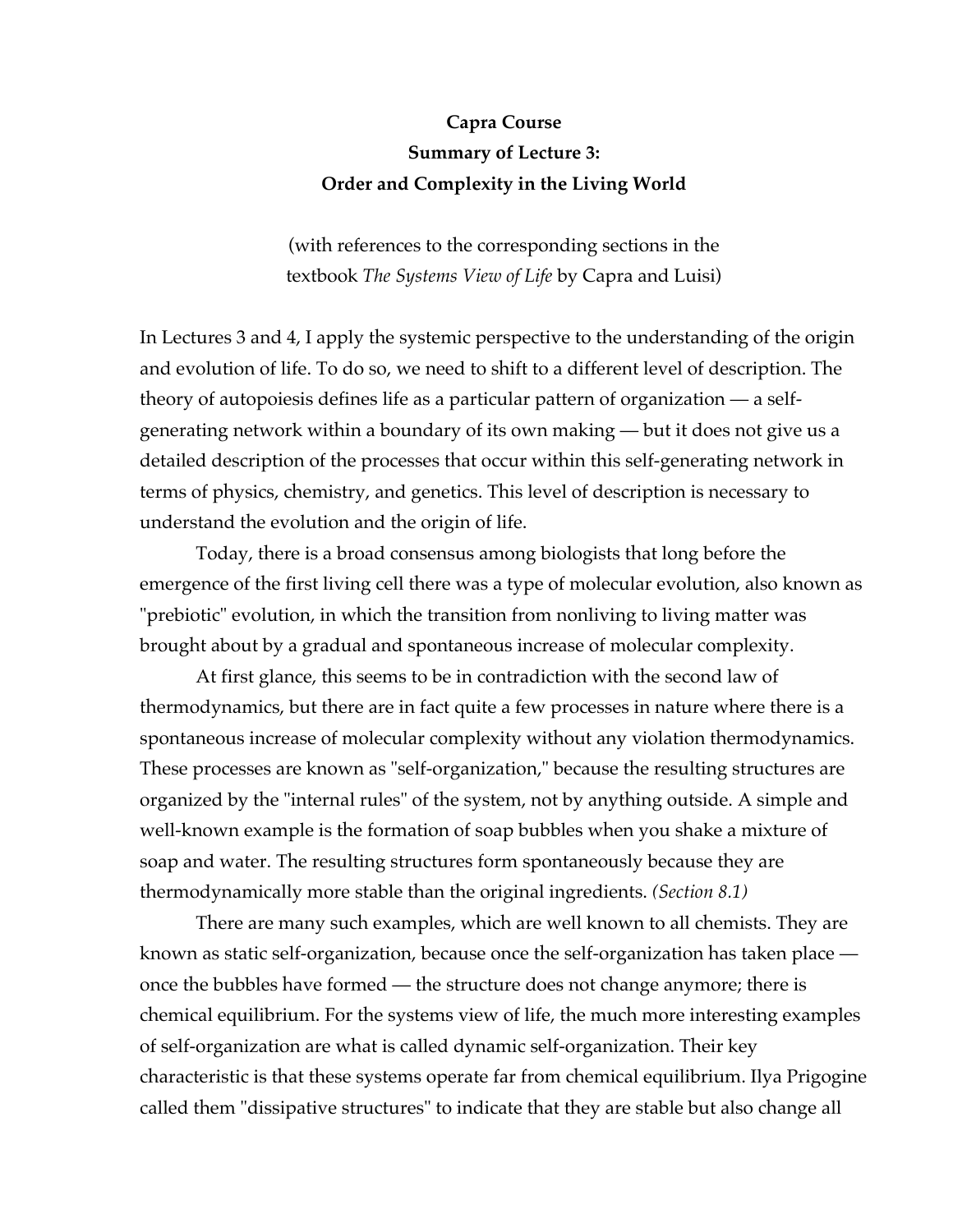the time. A water vortex is a simple example of a dissipative structure. Water particles flow through it continuously, yet the overall structure remains stable. Metaphorically, we can also visualize a cell as a whirlpool — a stable structure with matter and energy continually flowing through it. *(Section 8.3)*

Prigogine's critical insight was that systems operating far from equilibrium need to be described in terms of nonlinear equations. Therefore, the formalism of nonlinear dynamics, or complexity theory, became very important for him. He used this new mathematics to formulate a nonlinear thermodynamics of dissipative structures, for which he was awarded the Nobel prize.

To conclude this lecture, I discuss what is perhaps the most important discovery in the theory of dissipative structures and, in my view, the most important discovery in complexity theory. The dynamics of dissipative structures specifically include the spontaneous emergence of new forms of order. When the energy of the flow increases, it may happen that the system as a whole encounters a point of instability, known technically as a "bifurcation point," where it can branch off, or "bifurcate," into an entirely new state. *(Section 8.2)*

This spontaneous emergence of new order at critical points of instability, which is nowadays often referred to just as "emergence," is the key characteristic of dynamic self-organization, and is in fact one of the hallmarks of life. It has been recognized as the underlying dynamic of development, of learning, and of evolution. In other words, creativity — the generation of new forms of order — is a key property of all living systems. Nature always reaches out into new territory to create novelty.

The detailed theory of emergence shows that the instabilities and sudden jumps to new forms of order are the result of small fluctuations that are amplified by feedback loops, until the system as a whole becomes unstable. When that happens, it may fall apart because of the instability, but much more frequently it will not break down but break through to a new state of order.

The process of emergence has happened in evolution from the beginning of life. All the structures that were created in this way are all so-called "emergent structures." In fact, biological life itself is the ultimate emergent structure. None of the basic constituents of a living cell are alive by themselves. But when they all came together in a particular pattern of organization, billions of years ago, life emerged and has continued to unfold, producing countless new emergent structures. This continual